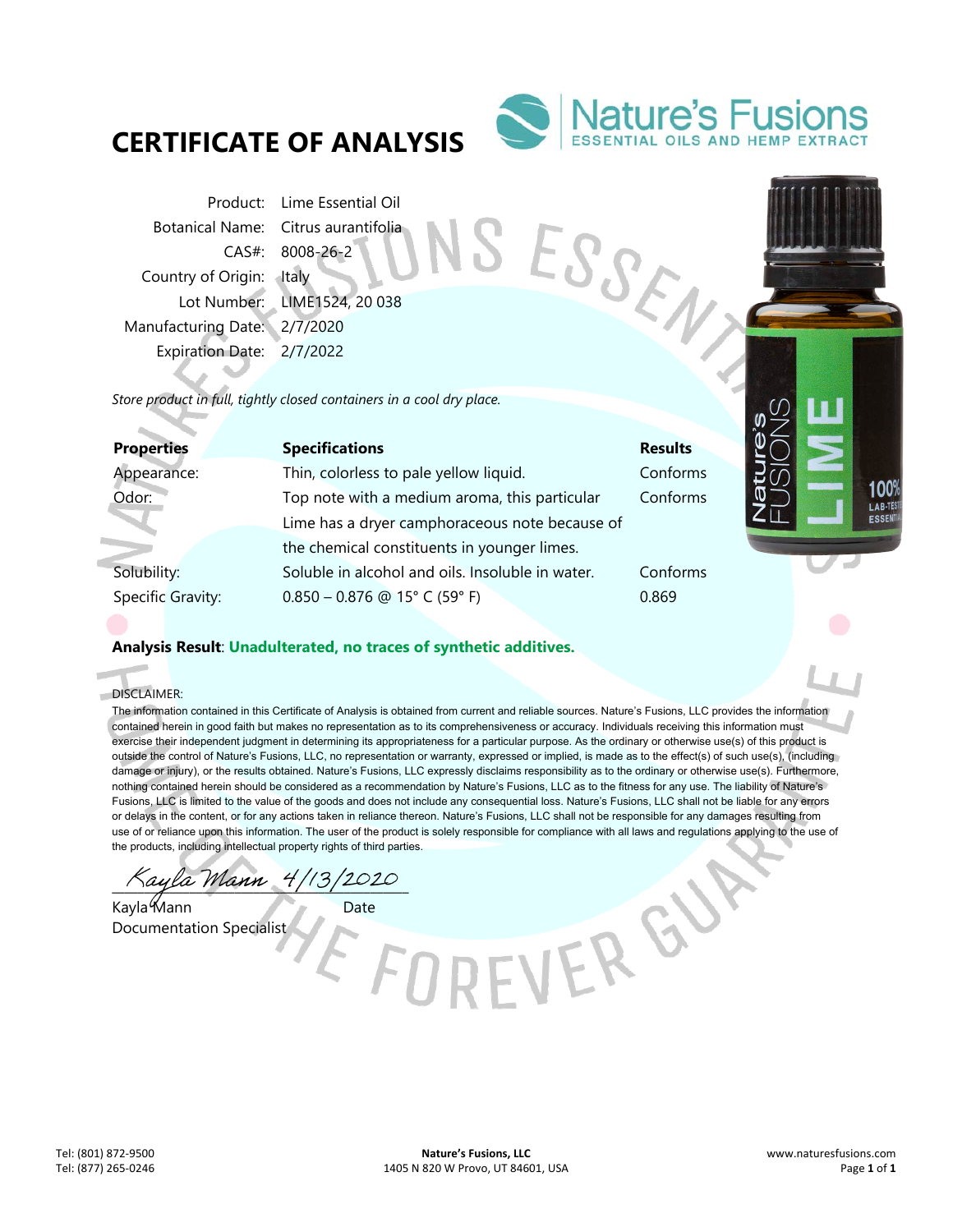# **CERTIFICATE OF ANALYSIS**



SESSEN

Product: Lime Essential Oil Botanical Name: Citrus aurantifolia CAS#: 8008-26-2 Country of Origin: Italy Lot Number: LIME1028, 19 308 Manufacturing Date: 11/8/2019 Expiration Date: 11/8/2021

*Store product in full, tightly closed containers in a cool dry place.* 

| <b>Properties</b> | <b>Specifications</b>                            | <b>Results</b> |
|-------------------|--------------------------------------------------|----------------|
| Appearance:       | Thin, colorless to pale yellow liquid.           | Conforms       |
| Odor:             | Top note with a medium aroma, this particular    | Conforms       |
|                   | Lime has a dryer camphoraceous note because of   |                |
|                   | the chemical constituents in younger limes.      |                |
| Solubility:       | Soluble in alcohol and oils. Insoluble in water. | Conforms       |
| Specific Gravity: | $0.850 - 0.876$ @ 15° C (59° F)                  | 0.870          |

## **Analysis Result**: **Unadulterated, no traces of synthetic additives.**

DISCLAIMER:

i.

The information contained in this Certificate of Analysis is obtained from current and reliable sources. Nature's Fusions, LLC provides the information contained herein in good faith but makes no representation as to its comprehensiveness or accuracy. Individuals receiving this information must exercise their independent judgment in determining its appropriateness for a particular purpose. As the ordinary or otherwise use(s) of this product is outside the control of Nature's Fusions, LLC, no representation or warranty, expressed or implied, is made as to the effect(s) of such use(s), (including damage or injury), or the results obtained. Nature's Fusions, LLC expressly disclaims responsibility as to the ordinary or otherwise use(s). Furthermore, nothing contained herein should be considered as a recommendation by Nature's Fusions, LLC as to the fitness for any use. The liability of Nature's Fusions, LLC is limited to the value of the goods and does not include any consequential loss. Nature's Fusions, LLC shall not be liable for any errors or delays in the content, or for any actions taken in reliance thereon. Nature's Fusions, LLC shall not be responsible for any damages resulting from use of or reliance upon this information. The user of the product is solely responsible for compliance with all laws and regulations applying to the use of the products, including intellectual property rights of third parties.

ayla Mann 4/13/2020

Kayla Mann Date Documentation Specialist

VER GY

100 LAB-TE ESSE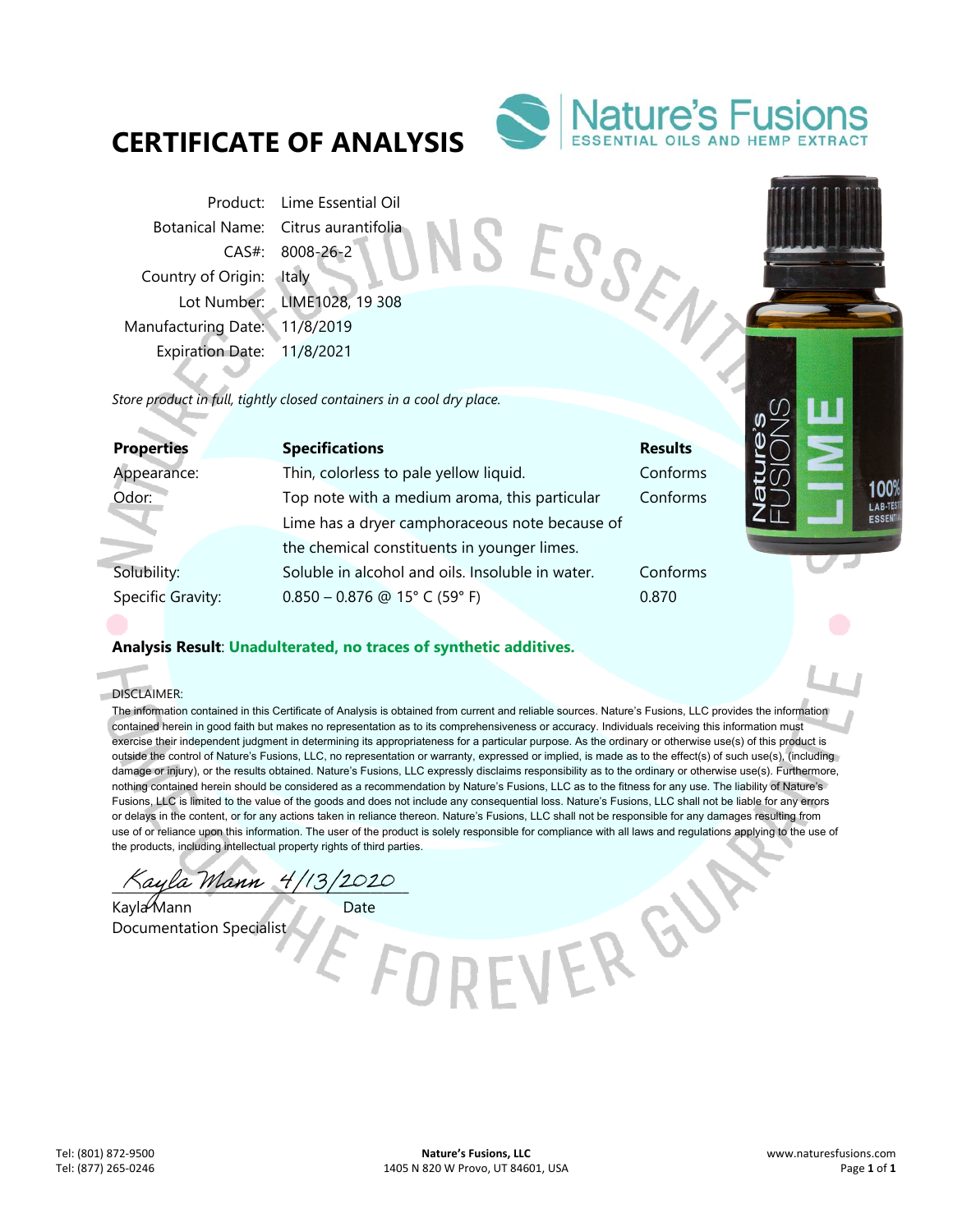



|                                  | Product: Lime Essential Oil |
|----------------------------------|-----------------------------|
| Botanical Name: Citrus latifolia |                             |
|                                  | $CAS#$ : 8008-26-2          |
| Country of Origin: Mexico        |                             |
|                                  | Lot Number: LIME1028 19190  |
| Manufacturing Date: 7/9/2019     |                             |
| Expiration Date: 7/9/2021        |                             |

*Store product in full, tightly closed containers in a cool dry place.* 

| <b>Properties</b> | <b>Specifications</b>                            | <b>Results</b> |
|-------------------|--------------------------------------------------|----------------|
| Appearance:       | Thin, colorless to pale yellow liquid.           | Conforms       |
| Odor:             | Top note with a medium aroma, this particular    | Conforms       |
|                   | Lime has a dryer camphoraceous note because of   |                |
|                   | the chemical constituents in younger limes.      |                |
| Solubility:       | Soluble in alcohol and oils. Insoluble in water. | Conforms       |
| Specific Gravity: | $0.850 - 0.876$ @ 15° C (59° F)                  | 0.870          |



### **Analysis Result**: **Unadulterated, no traces of synthetic additives.**

#### DISCLAIMER:

The information contained in this Certificate of Analysis is obtained from current and reliable sources. Nature's Fusions, LLC provides the information contained herein in good faith but makes no representation as to its comprehensiveness or accuracy. Individuals receiving this information must exercise their independent judgment in determining its appropriateness for a particular purpose. As the ordinary or otherwise use(s) of this product is outside the control of Nature's Fusions, LLC, no representation or warranty, expressed or implied, is made as to the effect(s) of such use(s), (including damage or injury), or the results obtained. Nature's Fusions, LLC expressly disclaims responsibility as to the ordinary or otherwise use(s). Furthermore, nothing contained herein should be considered as a recommendation by Nature's Fusions, LLC as to the fitness for any use. The liability of Nature's Fusions, LLC is limited to the value of the goods and does not include any consequential loss. Nature's Fusions, LLC shall not be liable for any errors or delays in the content, or for any actions taken in reliance thereon. Nature's Fusions, LLC shall not be responsible for any damages resulting from use of or reliance upon this information. The user of the product is solely responsible for compliance with all laws and regulations applying to the use of the products, including intellectual property rights of third parties.

 $\bigcap 4y$ la Mann (2/18/2019)

Kayla Mann ann an Date Documentation Specialist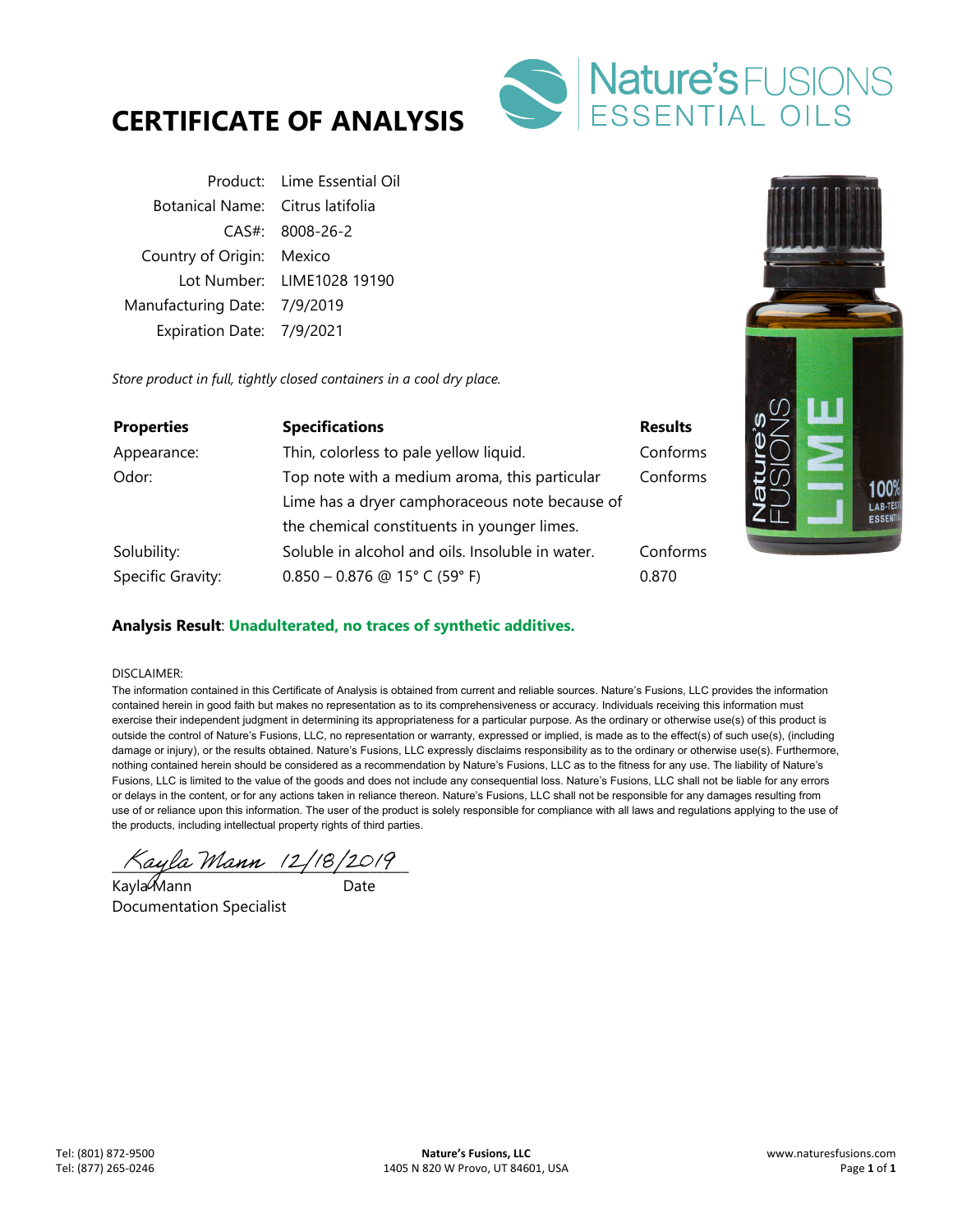



|                                  | Product: Lime Essential Oil |
|----------------------------------|-----------------------------|
| Botanical Name: Citrus latifolia |                             |
|                                  | $CAS#$ : 8008-26-2          |
| Country of Origin: Mexico        |                             |
|                                  | Lot Number: LIME996 19168   |
| Manufacturing Date: 6/17/2019    |                             |
| Expiration Date: 6/17/2021       |                             |

*Store product in full, tightly closed containers in a cool dry place.* 

| <b>Properties</b> | <b>Specifications</b>                            | <b>Results</b> |
|-------------------|--------------------------------------------------|----------------|
| Appearance:       | Thin, colorless to pale yellow liquid.           | Conforms       |
| Odor:             | Top note with a medium aroma, this particular    | Conforms       |
|                   | Lime has a dryer camphoraceous note because of   |                |
|                   | the chemical constituents in younger limes.      |                |
| Solubility:       | Soluble in alcohol and oils. Insoluble in water. | Conforms       |
| Specific Gravity: | $0.850 - 0.876$ @ 15° C (59° F)                  | 0.861          |



### **Analysis Result**: **Unadulterated, no traces of synthetic additives.**

#### DISCLAIMER:

The information contained in this Certificate of Analysis is obtained from current and reliable sources. Nature's Fusions, LLC provides the information contained herein in good faith but makes no representation as to its comprehensiveness or accuracy. Individuals receiving this information must exercise their independent judgment in determining its appropriateness for a particular purpose. As the ordinary or otherwise use(s) of this product is outside the control of Nature's Fusions, LLC, no representation or warranty, expressed or implied, is made as to the effect(s) of such use(s), (including damage or injury), or the results obtained. Nature's Fusions, LLC expressly disclaims responsibility as to the ordinary or otherwise use(s). Furthermore, nothing contained herein should be considered as a recommendation by Nature's Fusions, LLC as to the fitness for any use. The liability of Nature's Fusions, LLC is limited to the value of the goods and does not include any consequential loss. Nature's Fusions, LLC shall not be liable for any errors or delays in the content, or for any actions taken in reliance thereon. Nature's Fusions, LLC shall not be responsible for any damages resulting from use of or reliance upon this information. The user of the product is solely responsible for compliance with all laws and regulations applying to the use of the products, including intellectual property rights of third parties.

 $\pi_{\text{a}q}$ la Mann (2/18/2019)

Kayla Mann ann an Date Documentation Specialist